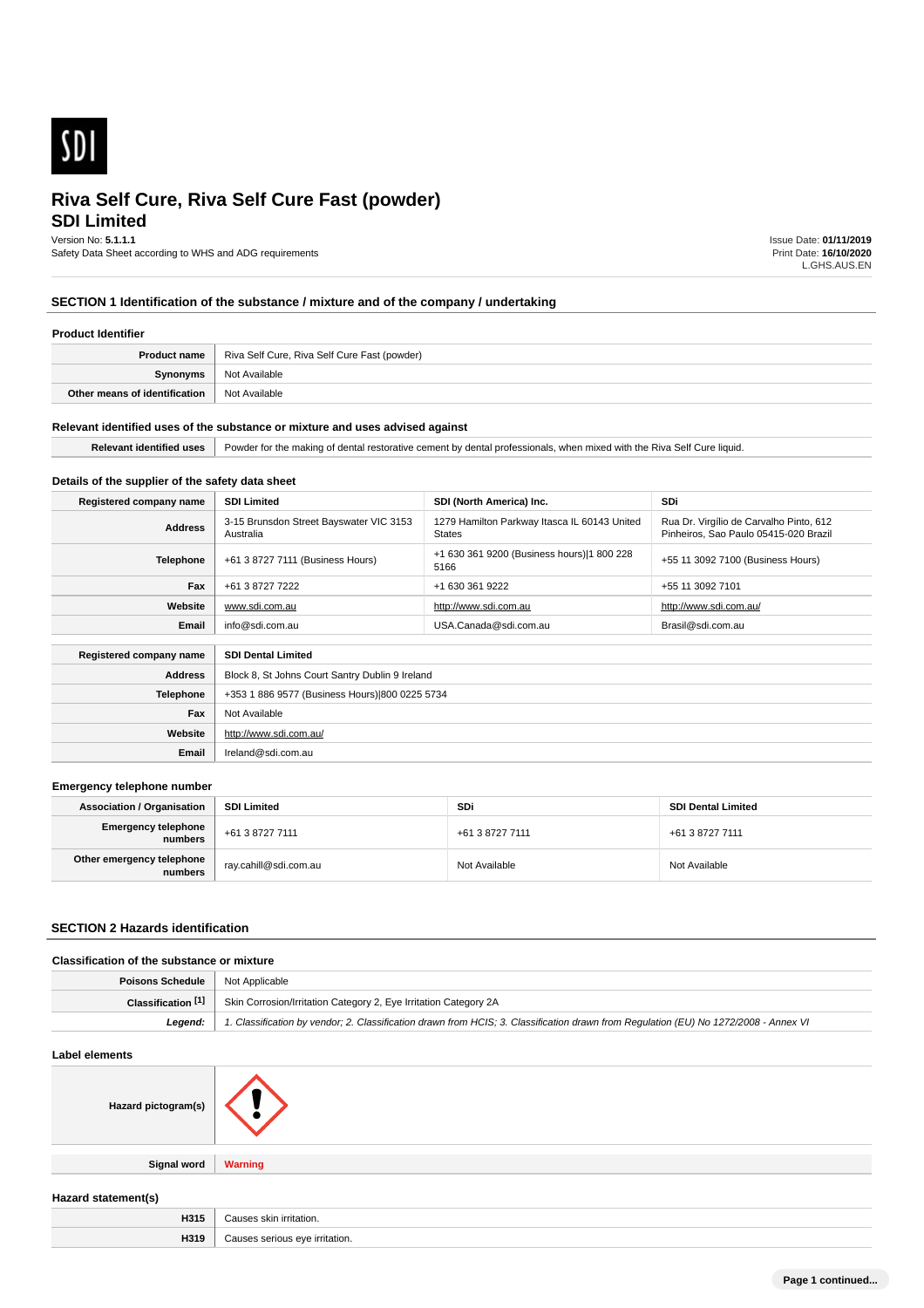### **Precautionary statement(s) Prevention**

| P280                                       | Wear protective gloves/protective clothing/eye protection/face protection.                                                       |
|--------------------------------------------|----------------------------------------------------------------------------------------------------------------------------------|
|                                            |                                                                                                                                  |
| <b>Precautionary statement(s) Response</b> |                                                                                                                                  |
| P321                                       | Specific treatment (see advice on this label).                                                                                   |
| P362                                       | Take off contaminated clothing and wash before reuse.                                                                            |
| P305+P351+P338                             | IF IN EYES: Rinse cautiously with water for several minutes. Remove contact lenses, if present and easy to do. Continue rinsing. |
| P337+P313                                  | If eye irritation persists: Get medical advice/attention.                                                                        |
| P302+P352                                  | IF ON SKIN: Wash with plenty of water and soap.                                                                                  |
| P332+P313                                  | If skin irritation occurs: Get medical advice/attention.                                                                         |

### **Precautionary statement(s) Storage**

Not Applicable

#### **Precautionary statement(s) Disposal**

Not Applicable

### **SECTION 3 Composition / information on ingredients**

#### **Substances**

See section below for composition of Mixtures

#### **Mixtures**

| <b>CAS No</b> | %[weight] | Name                     |
|---------------|-----------|--------------------------|
| Not Available | 90-95     | glass powder             |
| 9003-01-4     | $5 - 10$  | acrylic acid homopolymer |

### **SECTION 4 First aid measures**

| Description of first aid measures |                                                                                                                                                                                                                                                                                                                                                                                                                                                                                                                                                                                 |  |
|-----------------------------------|---------------------------------------------------------------------------------------------------------------------------------------------------------------------------------------------------------------------------------------------------------------------------------------------------------------------------------------------------------------------------------------------------------------------------------------------------------------------------------------------------------------------------------------------------------------------------------|--|
| <b>Eye Contact</b>                | If this product comes in contact with the eyes:<br>Immediately hold eyelids apart and flush the eye continuously with running water.<br>Ensure complete irrigation of the eye by keeping eyelids apart and away from eye and moving the eyelids by occasionally lifting the upper<br>and lower lids.<br>► Continue flushing until advised to stop by the Poisons Information Centre or a doctor, or for at least 15 minutes.<br>Transport to hospital or doctor without delay.<br>Removal of contact lenses after an eye injury should only be undertaken by skilled personnel. |  |
| <b>Skin Contact</b>               | If skin or hair contact occurs:<br>Flush skin and hair with running water (and soap if available).<br>Seek medical attention in event of irritation.                                                                                                                                                                                                                                                                                                                                                                                                                            |  |
| Inhalation                        | If fumes or combustion products are inhaled remove from contaminated area.<br>Seek medical attention.                                                                                                                                                                                                                                                                                                                                                                                                                                                                           |  |
| Ingestion                         | Rinse mouth with water.<br>Immediately give a glass of water.<br>First aid is not generally required. If in doubt, contact a Poisons Information Centre or a doctor.<br>Seek medical attention.                                                                                                                                                                                                                                                                                                                                                                                 |  |

### **Indication of any immediate medical attention and special treatment needed**

Treat symptomatically.

### **SECTION 5 Firefighting measures**

#### **Extinguishing media**

Foam is generally ineffective.

## **Special hazards arising from the substrate or mixture**

**Fire Incompatibility** None known.

| <b>Advice for firefighters</b> |                                                                                                                                                                                                                                                                                                                                                                                                                                                                                                                                                          |
|--------------------------------|----------------------------------------------------------------------------------------------------------------------------------------------------------------------------------------------------------------------------------------------------------------------------------------------------------------------------------------------------------------------------------------------------------------------------------------------------------------------------------------------------------------------------------------------------------|
| <b>Fire Fighting</b>           | Alert Fire Brigade and tell them location and nature of hazard.<br>• Wear breathing apparatus plus protective gloves in the event of a fire.<br>▶ Prevent, by any means available, spillage from entering drains or water courses.<br>• Use fire fighting procedures suitable for surrounding area.<br>DO NOT approach containers suspected to be hot.<br>Cool fire exposed containers with water spray from a protected location.<br>If safe to do so, remove containers from path of fire.<br>Equipment should be thoroughly decontaminated after use. |
| <b>Fire/Explosion Hazard</b>   | $\blacktriangleright$ Non combustible.<br>Not considered a significant fire risk, however containers may burn.<br>May emit poisonous fumes.<br>May emit corrosive fumes.                                                                                                                                                                                                                                                                                                                                                                                 |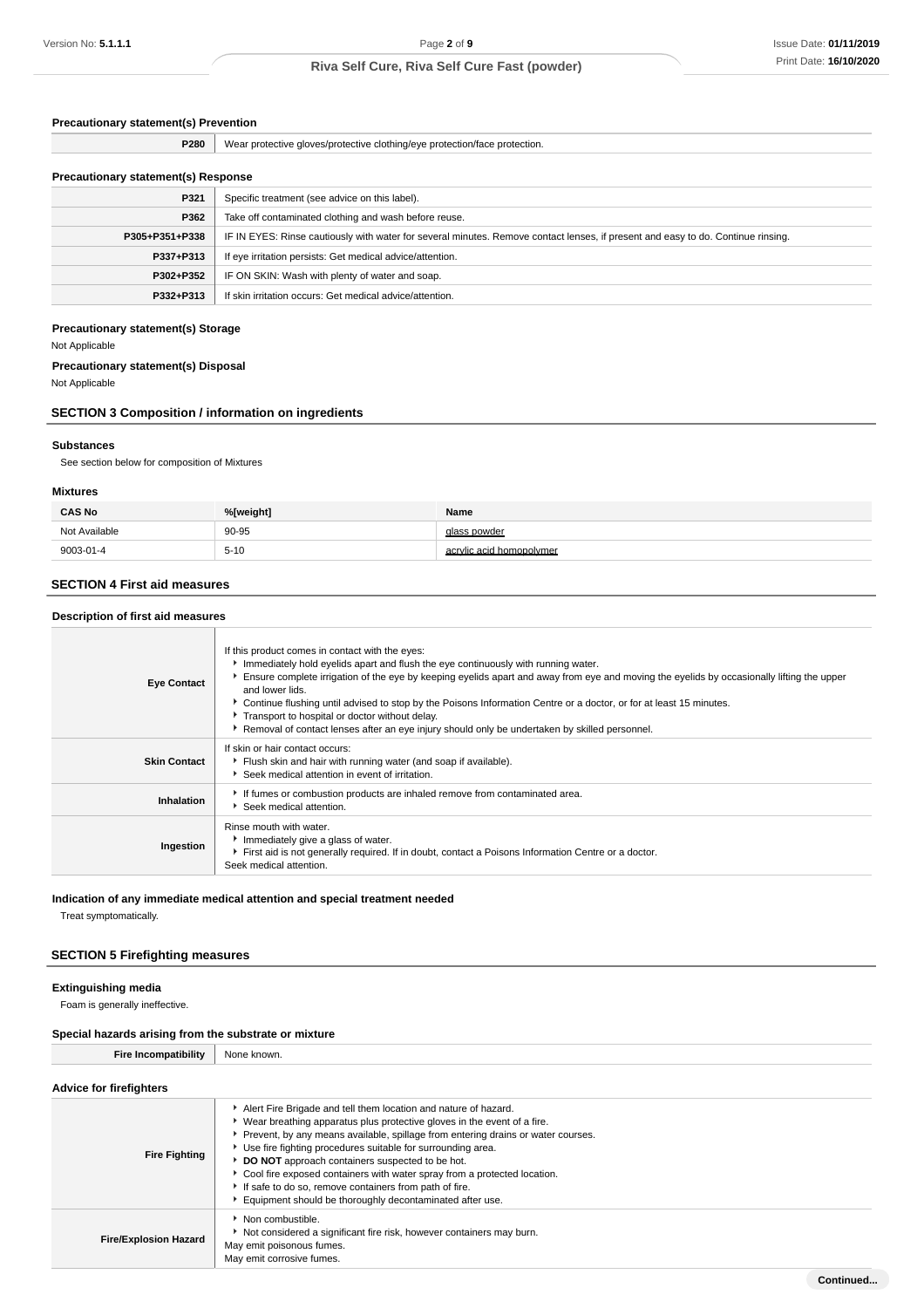|                | Decomposes on heating and produces:<br>carbon monoxide (CO)<br>carbon dioxide (CO2) |
|----------------|-------------------------------------------------------------------------------------|
| <b>HAZCHEM</b> | Not Applicable                                                                      |

## **SECTION 6 Accidental release measures**

**Personal precautions, protective equipment and emergency procedures**

See section 8

**Environmental precautions**

See section 12

#### **Methods and material for containment and cleaning up**

| <b>Minor Spills</b> | Remove all ignition sources.<br>Clean up all spills immediately.<br>Avoid contact with skin and eyes.<br>Control personal contact with the substance, by using protective equipment.<br>Use dry clean up procedures and avoid generating dust.<br>• Place in a suitable, labelled container for waste disposal.                                                                                                                                                                                                                                                                                                                                                                                                                         |
|---------------------|-----------------------------------------------------------------------------------------------------------------------------------------------------------------------------------------------------------------------------------------------------------------------------------------------------------------------------------------------------------------------------------------------------------------------------------------------------------------------------------------------------------------------------------------------------------------------------------------------------------------------------------------------------------------------------------------------------------------------------------------|
| <b>Major Spills</b> | Moderate hazard.<br>CAUTION: Advise personnel in area.<br>Alert Emergency Services and tell them location and nature of hazard.<br>• Control personal contact by wearing protective clothing.<br>▶ Prevent, by any means available, spillage from entering drains or water courses.<br>Recover product wherever possible.<br>► IF DRY: Use dry clean up procedures and avoid generating dust. Collect residues and place in sealed plastic bags or other containers for<br>disposal. <b>IF WET:</b> Vacuum/shovel up and place in labelled containers for disposal.<br>ALWAYS: Wash area down with large amounts of water and prevent runoff into drains.<br>If contamination of drains or waterways occurs, advise Emergency Services. |

Personal Protective Equipment advice is contained in Section 8 of the SDS.

# **SECTION 7 Handling and storage**

| Precautions for safe handling |                                                                                                                                                                                                                                                                                                                                                                                                                                                                                                                                                                                                                                                                                                                                                                                                                                                                                                                                                                           |
|-------------------------------|---------------------------------------------------------------------------------------------------------------------------------------------------------------------------------------------------------------------------------------------------------------------------------------------------------------------------------------------------------------------------------------------------------------------------------------------------------------------------------------------------------------------------------------------------------------------------------------------------------------------------------------------------------------------------------------------------------------------------------------------------------------------------------------------------------------------------------------------------------------------------------------------------------------------------------------------------------------------------|
| Safe handling                 | Avoid all personal contact, including inhalation.<br>▶ Wear protective clothing when risk of exposure occurs.<br>▶ Use in a well-ventilated area.<br>Prevent concentration in hollows and sumps.<br>DO NOT enter confined spaces until atmosphere has been checked.<br>DO NOT allow material to contact humans, exposed food or food utensils.<br>Avoid contact with incompatible materials.<br>V When handling, DO NOT eat, drink or smoke.<br>▶ Keep containers securely sealed when not in use.<br>Avoid physical damage to containers.<br>Always wash hands with soap and water after handling.<br>▶ Work clothes should be laundered separately. Launder contaminated clothing before re-use.<br>Use good occupational work practice.<br>▶ Observe manufacturer's storage and handling recommendations contained within this SDS.<br>Atmosphere should be regularly checked against established exposure standards to ensure safe working conditions are maintained. |
| Other information             | Store between 5 and 30 deg C.<br>Store in a dry and well ventilated-area, away from heat and sunlight.<br>Do not store in direct sunlight.                                                                                                                                                                                                                                                                                                                                                                                                                                                                                                                                                                                                                                                                                                                                                                                                                                |
|                               |                                                                                                                                                                                                                                                                                                                                                                                                                                                                                                                                                                                                                                                                                                                                                                                                                                                                                                                                                                           |

### **Conditions for safe storage, including any incompatibilities**

| Suitable container      | <b>DO NOT</b> repack. Use containers supplied by manufacturer only.<br>▶ Check that containers are clearly labelled and free from leaks |  |
|-------------------------|-----------------------------------------------------------------------------------------------------------------------------------------|--|
| Storage incompatibility | Avoid strong acids, acid chlorides, acid anhydrides and chloroformates.                                                                 |  |

### **SECTION 8 Exposure controls / personal protection**

# **Control parameters Occupational Exposure Limits (OEL) INGREDIENT DATA** Not Available **Emergency Limits Ingredient Material name TEEL-1 TEEL-2 TEEL-3** Riva Self Cure, Riva Self Cure

| Riva Self Cure, Riva Self Cure<br>Fast (powder) | Not Available        | Not Available | Not Available       | Not Available |
|-------------------------------------------------|----------------------|---------------|---------------------|---------------|
|                                                 |                      |               |                     |               |
| Ingredient                                      | <b>Original IDLH</b> |               | <b>Revised IDLH</b> |               |
| glass powder                                    | Not Available        |               | Not Available       |               |
| acrylic acid homopolymer                        | Not Available        |               | Not Available       |               |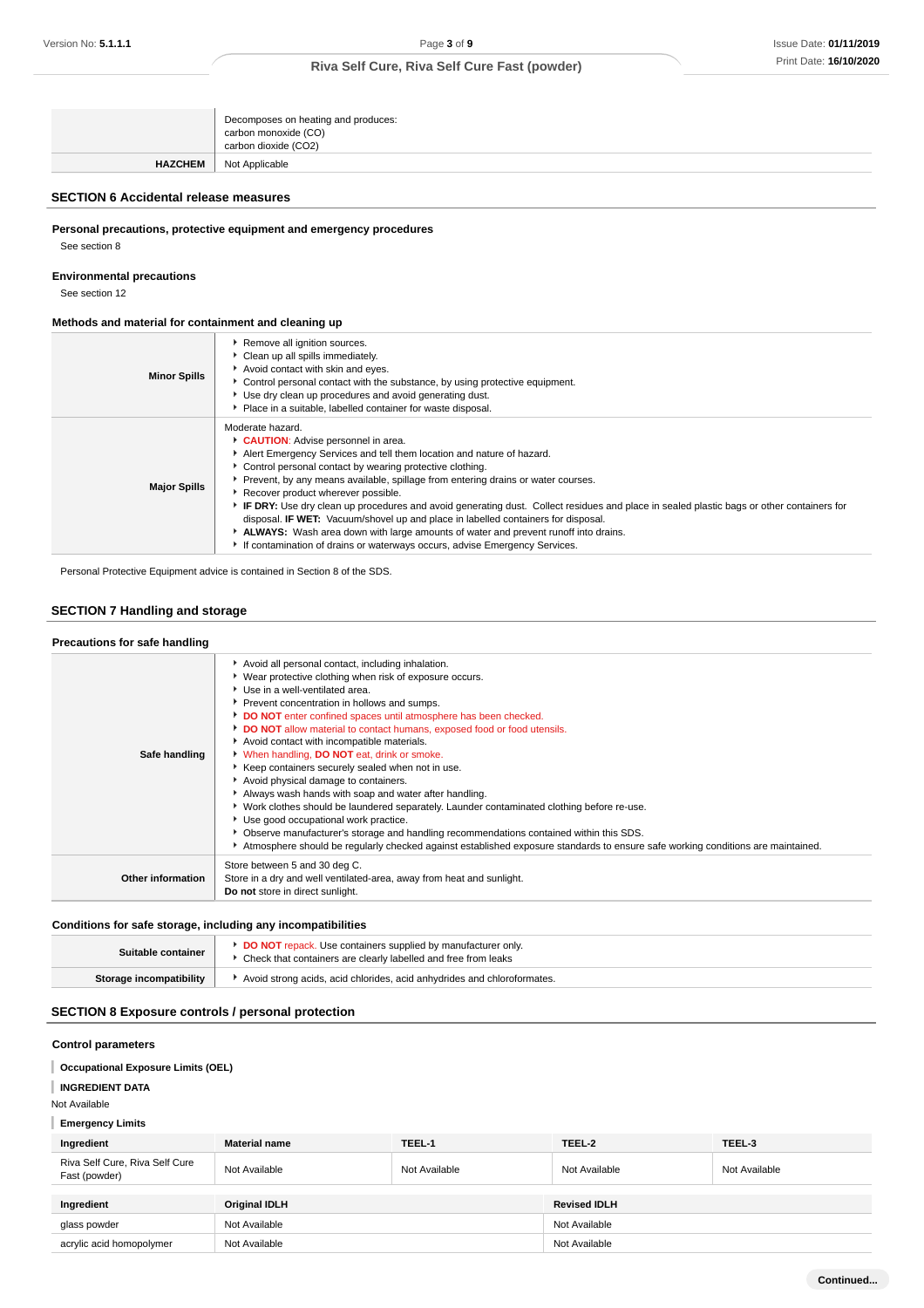| <b>Occupational Exposure Banding</b> |                                                                                                                                                                                                                                                                                                                                                                                                                                                                                                                                                                                                                                                                                                                                                                                                                                                                                                                                                                                                                                                                                                                                                                                                                                                                                                                                                                                                                                                                                                                                                                                                                                                                                                                                                                                                                                                                                                                                                                                                                                                                                                                                                                                                                                                                                                                                                                                                                                                                                                                                                                                                                                                                                                                                                                                                                                                                                                                                                                                                                                                                                                                                                                                                                                                       |                                                                                |  |  |
|--------------------------------------|-------------------------------------------------------------------------------------------------------------------------------------------------------------------------------------------------------------------------------------------------------------------------------------------------------------------------------------------------------------------------------------------------------------------------------------------------------------------------------------------------------------------------------------------------------------------------------------------------------------------------------------------------------------------------------------------------------------------------------------------------------------------------------------------------------------------------------------------------------------------------------------------------------------------------------------------------------------------------------------------------------------------------------------------------------------------------------------------------------------------------------------------------------------------------------------------------------------------------------------------------------------------------------------------------------------------------------------------------------------------------------------------------------------------------------------------------------------------------------------------------------------------------------------------------------------------------------------------------------------------------------------------------------------------------------------------------------------------------------------------------------------------------------------------------------------------------------------------------------------------------------------------------------------------------------------------------------------------------------------------------------------------------------------------------------------------------------------------------------------------------------------------------------------------------------------------------------------------------------------------------------------------------------------------------------------------------------------------------------------------------------------------------------------------------------------------------------------------------------------------------------------------------------------------------------------------------------------------------------------------------------------------------------------------------------------------------------------------------------------------------------------------------------------------------------------------------------------------------------------------------------------------------------------------------------------------------------------------------------------------------------------------------------------------------------------------------------------------------------------------------------------------------------------------------------------------------------------------------------------------------------|--------------------------------------------------------------------------------|--|--|
| Ingredient                           | <b>Occupational Exposure Band Rating</b><br><b>Occupational Exposure Band Limit</b>                                                                                                                                                                                                                                                                                                                                                                                                                                                                                                                                                                                                                                                                                                                                                                                                                                                                                                                                                                                                                                                                                                                                                                                                                                                                                                                                                                                                                                                                                                                                                                                                                                                                                                                                                                                                                                                                                                                                                                                                                                                                                                                                                                                                                                                                                                                                                                                                                                                                                                                                                                                                                                                                                                                                                                                                                                                                                                                                                                                                                                                                                                                                                                   |                                                                                |  |  |
| acrylic acid homopolymer             | Е<br>$\leq 0.01$ mg/m <sup>3</sup>                                                                                                                                                                                                                                                                                                                                                                                                                                                                                                                                                                                                                                                                                                                                                                                                                                                                                                                                                                                                                                                                                                                                                                                                                                                                                                                                                                                                                                                                                                                                                                                                                                                                                                                                                                                                                                                                                                                                                                                                                                                                                                                                                                                                                                                                                                                                                                                                                                                                                                                                                                                                                                                                                                                                                                                                                                                                                                                                                                                                                                                                                                                                                                                                                    |                                                                                |  |  |
| Notes:                               | Occupational exposure banding is a process of assigning chemicals into specific categories or bands based on a chemical's potency and the<br>adverse health outcomes associated with exposure. The output of this process is an occupational exposure band (OEB), which corresponds to a<br>range of exposure concentrations that are expected to protect worker health.                                                                                                                                                                                                                                                                                                                                                                                                                                                                                                                                                                                                                                                                                                                                                                                                                                                                                                                                                                                                                                                                                                                                                                                                                                                                                                                                                                                                                                                                                                                                                                                                                                                                                                                                                                                                                                                                                                                                                                                                                                                                                                                                                                                                                                                                                                                                                                                                                                                                                                                                                                                                                                                                                                                                                                                                                                                                              |                                                                                |  |  |
| <b>MATERIAL DATA</b>                 |                                                                                                                                                                                                                                                                                                                                                                                                                                                                                                                                                                                                                                                                                                                                                                                                                                                                                                                                                                                                                                                                                                                                                                                                                                                                                                                                                                                                                                                                                                                                                                                                                                                                                                                                                                                                                                                                                                                                                                                                                                                                                                                                                                                                                                                                                                                                                                                                                                                                                                                                                                                                                                                                                                                                                                                                                                                                                                                                                                                                                                                                                                                                                                                                                                                       |                                                                                |  |  |
| <b>Exposure controls</b>             |                                                                                                                                                                                                                                                                                                                                                                                                                                                                                                                                                                                                                                                                                                                                                                                                                                                                                                                                                                                                                                                                                                                                                                                                                                                                                                                                                                                                                                                                                                                                                                                                                                                                                                                                                                                                                                                                                                                                                                                                                                                                                                                                                                                                                                                                                                                                                                                                                                                                                                                                                                                                                                                                                                                                                                                                                                                                                                                                                                                                                                                                                                                                                                                                                                                       |                                                                                |  |  |
| Appropriate engineering<br>controls  | Engineering controls are used to remove a hazard or place a barrier between the worker and the hazard. Well-designed engineering controls can<br>be highly effective in protecting workers and will typically be independent of worker interactions to provide this high level of protection.<br>The basic types of engineering controls are:<br>Process controls which involve changing the way a job activity or process is done to reduce the risk.<br>Enclosure and/or isolation of emission source which keeps a selected hazard "physically" away from the worker and ventilation that strategically<br>"adds" and "removes" air in the work environment. Ventilation can remove or dilute an air contaminant if designed properly. The design of a<br>ventilation system must match the particular process and chemical or contaminant in use.<br>Employers may need to use multiple types of controls to prevent employee overexposure.<br>Local exhaust ventilation is required where solids are handled as powders or crystals; even when particulates are relatively large, a certain<br>proportion will be powdered by mutual friction.<br>• If in spite of local exhaust an adverse concentration of the substance in air could occur, respiratory protection should be considered.<br>Such protection might consist of:<br>(a): particle dust respirators, if necessary, combined with an absorption cartridge;<br>(b): filter respirators with absorption cartridge or canister of the right type;<br>(c): fresh-air hoods or masks.<br>Air contaminants generated in the workplace possess varying "escape" velocities which, in turn, determine the "capture velocities" of fresh<br>circulating air required to effectively remove the contaminant.<br>Type of Contaminant:<br>direct spray, spray painting in shallow booths, drum filling, conveyer loading, crusher dusts, gas discharge (active<br>generation into zone of rapid air motion)<br>grinding, abrasive blasting, tumbling, high speed wheel generated dusts (released at high initial velocity into zone<br>of very high rapid air motion).<br>Within each range the appropriate value depends on:<br>Lower end of the range<br>1: Room air currents minimal or favourable to capture<br>2: Contaminants of low toxicity or of nuisance value only.<br>3: Intermittent, low production.<br>4: Large hood or large air mass in motion<br>Simple theory shows that air velocity falls rapidly with distance away from the opening of a simple extraction pipe. Velocity generally decreases<br>with the square of distance from the extraction point (in simple cases). Therefore the air speed at the extraction point should be adjusted,<br>accordingly, after reference to distance from the contaminating source. The air velocity at the extraction fan, for example, should be a minimum of<br>4-10 m/s (800-2000 f/min) for extraction of crusher dusts generated 2 metres distant from the extraction point. Other mechanical considerations,<br>producing performance deficits within the extraction apparatus, make it essential that theoretical air velocities are multiplied by factors of 10 or<br>more when extraction systems are installed or used. | Air Speed:<br>1-2.5 m/s (200-500<br>f/min.)<br>2.5-10 m/s (500-2000<br>f/min.) |  |  |
| <b>Personal protection</b>           |                                                                                                                                                                                                                                                                                                                                                                                                                                                                                                                                                                                                                                                                                                                                                                                                                                                                                                                                                                                                                                                                                                                                                                                                                                                                                                                                                                                                                                                                                                                                                                                                                                                                                                                                                                                                                                                                                                                                                                                                                                                                                                                                                                                                                                                                                                                                                                                                                                                                                                                                                                                                                                                                                                                                                                                                                                                                                                                                                                                                                                                                                                                                                                                                                                                       |                                                                                |  |  |
| Eye and face protection              | Safety glasses with side shields.<br>Chemical goggles.<br>Contact lenses may pose a special hazard; soft contact lenses may absorb and concentrate irritants. A written policy document, describing<br>the wearing of lenses or restrictions on use, should be created for each workplace or task. This should include a review of lens absorption<br>and adsorption for the class of chemicals in use and an account of injury experience. Medical and first-aid personnel should be trained in<br>their removal and suitable equipment should be readily available. In the event of chemical exposure, begin eye irrigation immediately and<br>remove contact lens as soon as practicable. Lens should be removed at the first signs of eye redness or irritation - lens should be removed in<br>a clean environment only after workers have washed hands thoroughly. [CDC NIOSH Current Intelligence Bulletin 59], [AS/NZS 1336 or<br>national equivalent]                                                                                                                                                                                                                                                                                                                                                                                                                                                                                                                                                                                                                                                                                                                                                                                                                                                                                                                                                                                                                                                                                                                                                                                                                                                                                                                                                                                                                                                                                                                                                                                                                                                                                                                                                                                                                                                                                                                                                                                                                                                                                                                                                                                                                                                                                         |                                                                                |  |  |
| <b>Skin protection</b>               | See Hand protection below                                                                                                                                                                                                                                                                                                                                                                                                                                                                                                                                                                                                                                                                                                                                                                                                                                                                                                                                                                                                                                                                                                                                                                                                                                                                                                                                                                                                                                                                                                                                                                                                                                                                                                                                                                                                                                                                                                                                                                                                                                                                                                                                                                                                                                                                                                                                                                                                                                                                                                                                                                                                                                                                                                                                                                                                                                                                                                                                                                                                                                                                                                                                                                                                                             |                                                                                |  |  |
| Hands/feet protection                | ▶ Wear chemical protective gloves, e.g. PVC.<br>* Wear safety footwear or safety gumboots, e.g. Rubber<br>Rubber Gloves                                                                                                                                                                                                                                                                                                                                                                                                                                                                                                                                                                                                                                                                                                                                                                                                                                                                                                                                                                                                                                                                                                                                                                                                                                                                                                                                                                                                                                                                                                                                                                                                                                                                                                                                                                                                                                                                                                                                                                                                                                                                                                                                                                                                                                                                                                                                                                                                                                                                                                                                                                                                                                                                                                                                                                                                                                                                                                                                                                                                                                                                                                                               |                                                                                |  |  |
| <b>Body protection</b>               | See Other protection below                                                                                                                                                                                                                                                                                                                                                                                                                                                                                                                                                                                                                                                                                                                                                                                                                                                                                                                                                                                                                                                                                                                                                                                                                                                                                                                                                                                                                                                                                                                                                                                                                                                                                                                                                                                                                                                                                                                                                                                                                                                                                                                                                                                                                                                                                                                                                                                                                                                                                                                                                                                                                                                                                                                                                                                                                                                                                                                                                                                                                                                                                                                                                                                                                            |                                                                                |  |  |
| Other protection                     | • Overalls.<br>P.V.C apron.<br>Barrier cream.<br>Skin cleansing cream.                                                                                                                                                                                                                                                                                                                                                                                                                                                                                                                                                                                                                                                                                                                                                                                                                                                                                                                                                                                                                                                                                                                                                                                                                                                                                                                                                                                                                                                                                                                                                                                                                                                                                                                                                                                                                                                                                                                                                                                                                                                                                                                                                                                                                                                                                                                                                                                                                                                                                                                                                                                                                                                                                                                                                                                                                                                                                                                                                                                                                                                                                                                                                                                |                                                                                |  |  |

#### **Respiratory protection**

Particulate. (AS/NZS 1716 & 1715, EN 143:2000 & 149:001, ANSI Z88 or national equivalent)

Eye wash unit.

| -<br>-Eulk<br>. .<br>ים ש<br>по<br>шт<br>атс<br>пан | чањ. |
|-----------------------------------------------------|------|
|                                                     |      |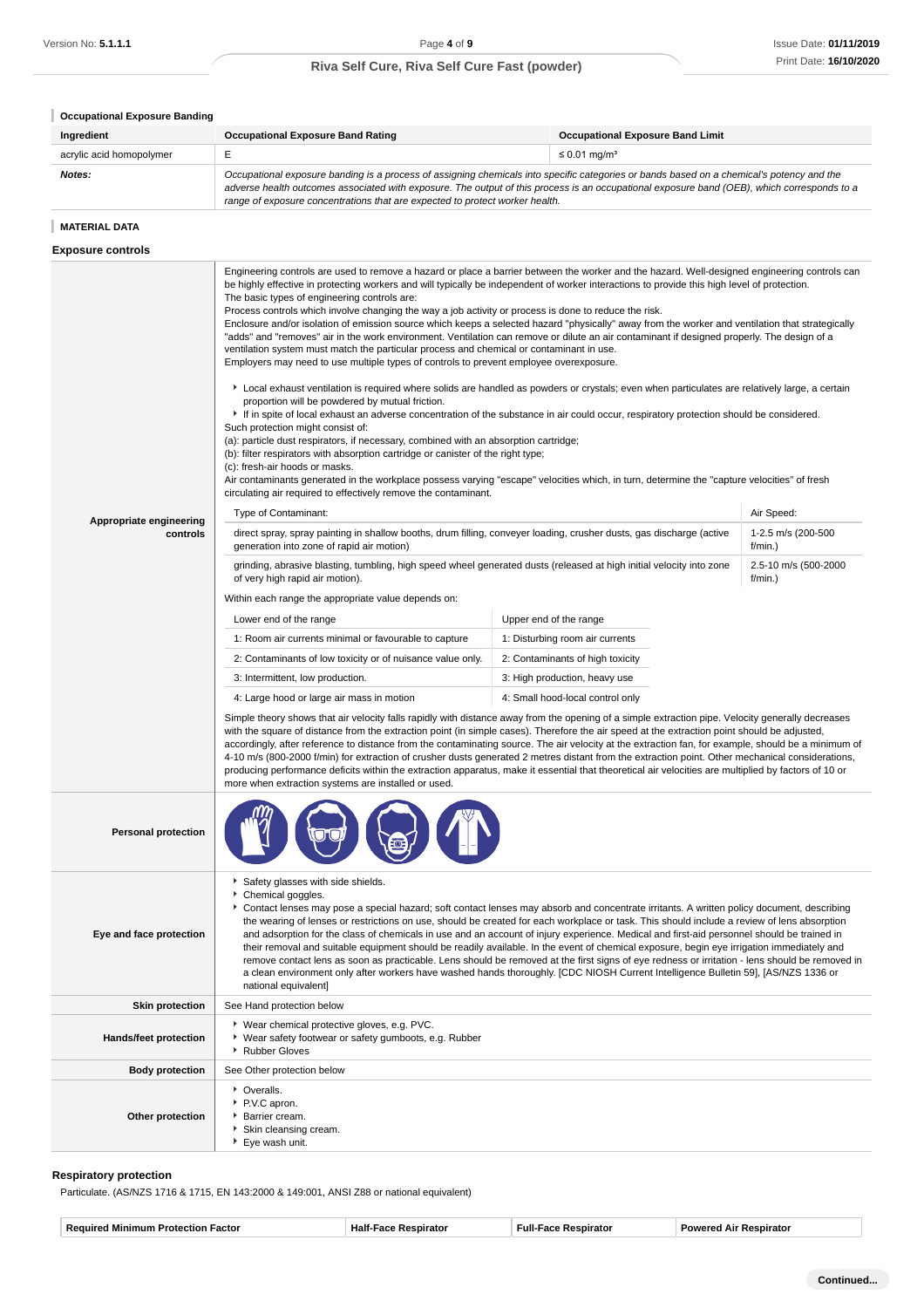| up to $10 \times ES$ | P <sub>1</sub><br>Air-line* | -              | PAPR-P1 |
|----------------------|-----------------------------|----------------|---------|
| up to $50 \times ES$ | Air-line**                  | P <sub>2</sub> | PAPR-P2 |
| up to 100 x ES       | . .                         | P <sub>3</sub> | $\sim$  |
|                      |                             | Air-line*      | $\sim$  |
| $100 + x ES$         | . .                         | Air-line**     | PAPR-P3 |

\* - Negative pressure demand \*\* - Continuous flow

A(All classes) = Organic vapours, B AUS or B1 = Acid gasses, B2 = Acid gas or hydrogen cyanide(HCN), B3 = Acid gas or hydrogen cyanide(HCN), E = Sulfur dioxide(SO2), G = Agricultural chemicals, K = Ammonia(NH3), Hg = Mercury, NO = Oxides of nitrogen, MB = Methyl bromide, AX = Low boiling point organic compounds(below 65 degC)

Respirators may be necessary when engineering and administrative controls do not adequately prevent exposures.

The decision to use respiratory protection should be based on professional judgment that takes into account toxicity information, exposure measurement data, and frequency and likelihood of the worker's exposure - ensure users are not subject to high thermal loads which may result in heat stress or distress due to personal protective equipment (powered, positive flow, full face apparatus may be an option).

Published occupational exposure limits, where they exist, will assist in determining the adequacy of the selected respiratory protection. These may be government mandated or vendor recommended.

Certified respirators will be useful for protecting workers from inhalation of particulates when properly selected and fit tested as part of a complete respiratory protection program.

Use approved positive flow mask if significant quantities of dust becomes airborne.

▶ Try to avoid creating dust conditions.

### **SECTION 9 Physical and chemical properties**

#### **Information on basic physical and chemical properties**

| Appearance                                      | Fine white powder, insoluble in water. |                                                   |                |
|-------------------------------------------------|----------------------------------------|---------------------------------------------------|----------------|
|                                                 |                                        |                                                   |                |
| <b>Physical state</b>                           | <b>Divided Solid</b>                   | Relative density (Water = $1$ )                   | Not Available  |
| Odour                                           | Not Available                          | <b>Partition coefficient n-octanol</b><br>/ water | Not Available  |
| <b>Odour threshold</b>                          | Not Available                          | Auto-ignition temperature (°C)                    | Not Available  |
| pH (as supplied)                                | Not Available                          | Decomposition temperature                         | Not Available  |
| Melting point / freezing point<br>(°C)          | Not Available                          | Viscosity (cSt)                                   | Not Available  |
| Initial boiling point and boiling<br>range (°C) | Not Available                          | Molecular weight (g/mol)                          | Not Applicable |
| Flash point (°C)                                | Not Available                          | <b>Taste</b>                                      | Not Available  |
| <b>Evaporation rate</b>                         | Not Available                          | <b>Explosive properties</b>                       | Not Available  |
| Flammability                                    | Not Available                          | <b>Oxidising properties</b>                       | Not Available  |
| Upper Explosive Limit (%)                       | Not Available                          | Surface Tension (dyn/cm or<br>mN/m                | Not Applicable |
| Lower Explosive Limit (%)                       | Not Available                          | <b>Volatile Component (%vol)</b>                  | Not Available  |
| Vapour pressure (kPa)                           | Not Available                          | Gas group                                         | Not Available  |
| Solubility in water                             | Immiscible                             | pH as a solution (1%)                             | Not Available  |
| Vapour density $(Air = 1)$                      | Not Available                          | VOC g/L                                           | Not Available  |

#### **SECTION 10 Stability and reactivity**

| Reactivity                                 | See section 7                                                                                                                        |
|--------------------------------------------|--------------------------------------------------------------------------------------------------------------------------------------|
| <b>Chemical stability</b>                  | • Unstable in the presence of incompatible materials.<br>▶ Product is considered stable.<br>Hazardous polymerisation will not occur. |
| Possibility of hazardous<br>reactions      | See section 7                                                                                                                        |
| <b>Conditions to avoid</b>                 | See section 7                                                                                                                        |
| Incompatible materials                     | See section 7                                                                                                                        |
| <b>Hazardous decomposition</b><br>products | See section 5                                                                                                                        |

### **SECTION 11 Toxicological information**

### **Information on toxicological effects**

| וווטוווומנוטוו טוו נטגוטטוטטונימו כווכטנס |                                                                                                                                                                                                                                                                                                                                                                                                                                                                                                                                                                                                                                                                                                                                                                                                                                                                                                                                                                                                                                                                                                                                                                                                                                                 |
|-------------------------------------------|-------------------------------------------------------------------------------------------------------------------------------------------------------------------------------------------------------------------------------------------------------------------------------------------------------------------------------------------------------------------------------------------------------------------------------------------------------------------------------------------------------------------------------------------------------------------------------------------------------------------------------------------------------------------------------------------------------------------------------------------------------------------------------------------------------------------------------------------------------------------------------------------------------------------------------------------------------------------------------------------------------------------------------------------------------------------------------------------------------------------------------------------------------------------------------------------------------------------------------------------------|
| <b>Inhaled</b>                            | Limited evidence or practical experience suggests that the material may produce irritation of the respiratory system, in a significant number of<br>individuals, following inhalation. In contrast to most organs, the lung is able to respond to a chemical insult by first removing or neutralising the<br>irritant and then repairing the damage. The repair process, which initially evolved to protect mammalian lungs from foreign matter and antigens,<br>may however, produce further lung damage resulting in the impairment of gas exchange, the primary function of the lungs. Respiratory tract<br>irritation often results in an inflammatory response involving the recruitment and activation of many cell types, mainly derived from the vascular<br>system.<br>Persons with impaired respiratory function, airway diseases and conditions such as emphysema or chronic bronchitis, may incur further disability<br>if excessive concentrations of particulate are inhaled.<br>If prior damage to the circulatory or nervous systems has occurred or if kidney damage has been sustained, proper screenings should be<br>conducted on individuals who may be exposed to further risk if handling and use of the material result |
|                                           |                                                                                                                                                                                                                                                                                                                                                                                                                                                                                                                                                                                                                                                                                                                                                                                                                                                                                                                                                                                                                                                                                                                                                                                                                                                 |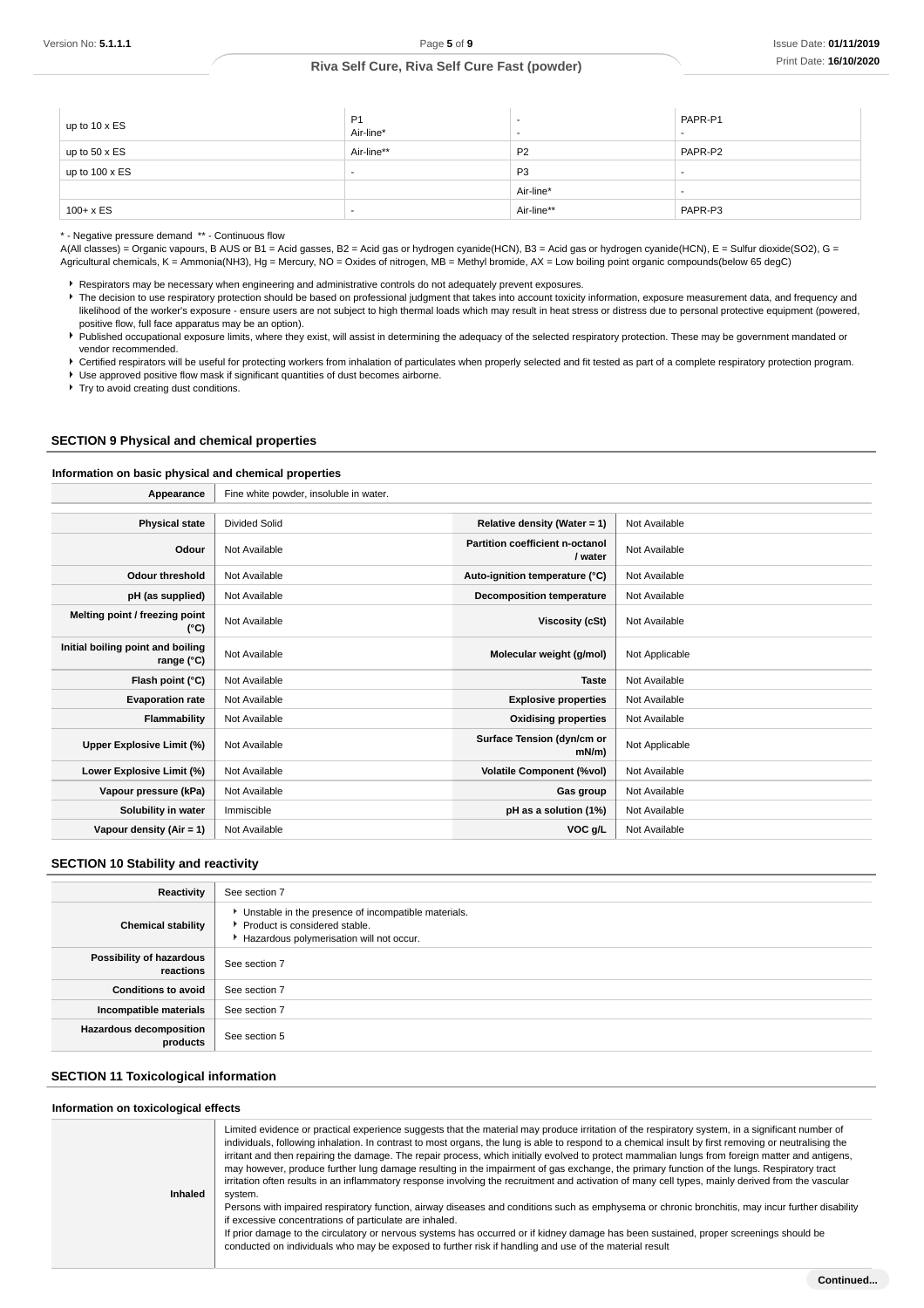|                                                 | in excessive exposures.                                                                                                                                                                                                                                                                                                                                                                                                                                                                                                                                                                                                                                                                                                                                                                                                                                                                                                                                                                                                                                                                                                                                                                                                                                  |                                                                                                                                        |  |  |
|-------------------------------------------------|----------------------------------------------------------------------------------------------------------------------------------------------------------------------------------------------------------------------------------------------------------------------------------------------------------------------------------------------------------------------------------------------------------------------------------------------------------------------------------------------------------------------------------------------------------------------------------------------------------------------------------------------------------------------------------------------------------------------------------------------------------------------------------------------------------------------------------------------------------------------------------------------------------------------------------------------------------------------------------------------------------------------------------------------------------------------------------------------------------------------------------------------------------------------------------------------------------------------------------------------------------|----------------------------------------------------------------------------------------------------------------------------------------|--|--|
| Ingestion                                       | Accidental ingestion of the material may be damaging to the health of the individual.                                                                                                                                                                                                                                                                                                                                                                                                                                                                                                                                                                                                                                                                                                                                                                                                                                                                                                                                                                                                                                                                                                                                                                    |                                                                                                                                        |  |  |
| <b>Skin Contact</b>                             | Limited evidence exists, or practical experience predicts, that the material either produces inflammation of the skin in a substantial number of<br>individuals following direct contact, and/or produces significant inflammation when applied to the healthy intact skin of animals, for up to four<br>hours, such inflammation being present twenty-four hours or more after the end of the exposure period. Skin irritation may also be present after<br>prolonged or repeated exposure; this may result in a form of contact dermatitis (nonallergic). The dermatitis is often characterised by skin<br>redness (erythema) and swelling (oedema) which may progress to blistering (vesiculation), scaling and thickening of the epidermis. At the<br>microscopic level there may be intercellular oedema of the spongy layer of the skin (spongiosis) and intracellular oedema of the epidermis.<br>Open cuts, abraded or irritated skin should not be exposed to this material<br>Entry into the blood-stream through, for example, cuts, abrasions, puncture wounds or lesions, may produce systemic injury with harmful effects.<br>Examine the skin prior to the use of the material and ensure that any external damage is suitably protected. |                                                                                                                                        |  |  |
| Eye                                             | Limited evidence exists, or practical experience suggests, that the material may cause eye irritation in a substantial number of individuals and/or<br>is expected to produce significant ocular lesions which are present twenty-four hours or more after instillation into the eye(s) of experimental<br>animals. Repeated or prolonged eye contact may cause inflammation characterised by temporary redness (similar to windburn) of the conjunctiva<br>(conjunctivitis); temporary impairment of vision and/or other transient eye damage/ulceration may occur.                                                                                                                                                                                                                                                                                                                                                                                                                                                                                                                                                                                                                                                                                     |                                                                                                                                        |  |  |
| <b>Chronic</b>                                  | Long-term exposure to the product is not thought to produce chronic effects adverse to health (as classified by EC Directives using animal<br>models); nevertheless exposure by all routes should be minimised as a matter of course.<br>Long term exposure to high dust concentrations may cause changes in lung function (i.e. pneumoconiosis) caused by particles less than 0.5<br>micron penetrating and remaining in the lung. A prime symptom is breathlessness. Lung shadows show on X-ray.                                                                                                                                                                                                                                                                                                                                                                                                                                                                                                                                                                                                                                                                                                                                                       |                                                                                                                                        |  |  |
|                                                 | <b>TOXICITY</b>                                                                                                                                                                                                                                                                                                                                                                                                                                                                                                                                                                                                                                                                                                                                                                                                                                                                                                                                                                                                                                                                                                                                                                                                                                          | <b>IRRITATION</b>                                                                                                                      |  |  |
| Riva Self Cure, Riva Self Cure<br>Fast (powder) | Not Available                                                                                                                                                                                                                                                                                                                                                                                                                                                                                                                                                                                                                                                                                                                                                                                                                                                                                                                                                                                                                                                                                                                                                                                                                                            | Not Available                                                                                                                          |  |  |
|                                                 | <b>TOXICITY</b>                                                                                                                                                                                                                                                                                                                                                                                                                                                                                                                                                                                                                                                                                                                                                                                                                                                                                                                                                                                                                                                                                                                                                                                                                                          | <b>IRRITATION</b>                                                                                                                      |  |  |
| glass powder                                    | Not Available                                                                                                                                                                                                                                                                                                                                                                                                                                                                                                                                                                                                                                                                                                                                                                                                                                                                                                                                                                                                                                                                                                                                                                                                                                            | Not Available                                                                                                                          |  |  |
|                                                 | <b>TOXICITY</b>                                                                                                                                                                                                                                                                                                                                                                                                                                                                                                                                                                                                                                                                                                                                                                                                                                                                                                                                                                                                                                                                                                                                                                                                                                          | <b>IRRITATION</b>                                                                                                                      |  |  |
| acrylic acid homopolymer                        | Not Available                                                                                                                                                                                                                                                                                                                                                                                                                                                                                                                                                                                                                                                                                                                                                                                                                                                                                                                                                                                                                                                                                                                                                                                                                                            | Eye: adverse effect observed (irreversible damage)[1]                                                                                  |  |  |
|                                                 |                                                                                                                                                                                                                                                                                                                                                                                                                                                                                                                                                                                                                                                                                                                                                                                                                                                                                                                                                                                                                                                                                                                                                                                                                                                          | Skin: no adverse effect observed (not irritating)[1]                                                                                   |  |  |
| Legend:                                         | specified data extracted from RTECS - Register of Toxic Effect of chemical Substances                                                                                                                                                                                                                                                                                                                                                                                                                                                                                                                                                                                                                                                                                                                                                                                                                                                                                                                                                                                                                                                                                                                                                                    | 1. Value obtained from Europe ECHA Registered Substances - Acute toxicity 2.* Value obtained from manufacturer's SDS. Unless otherwise |  |  |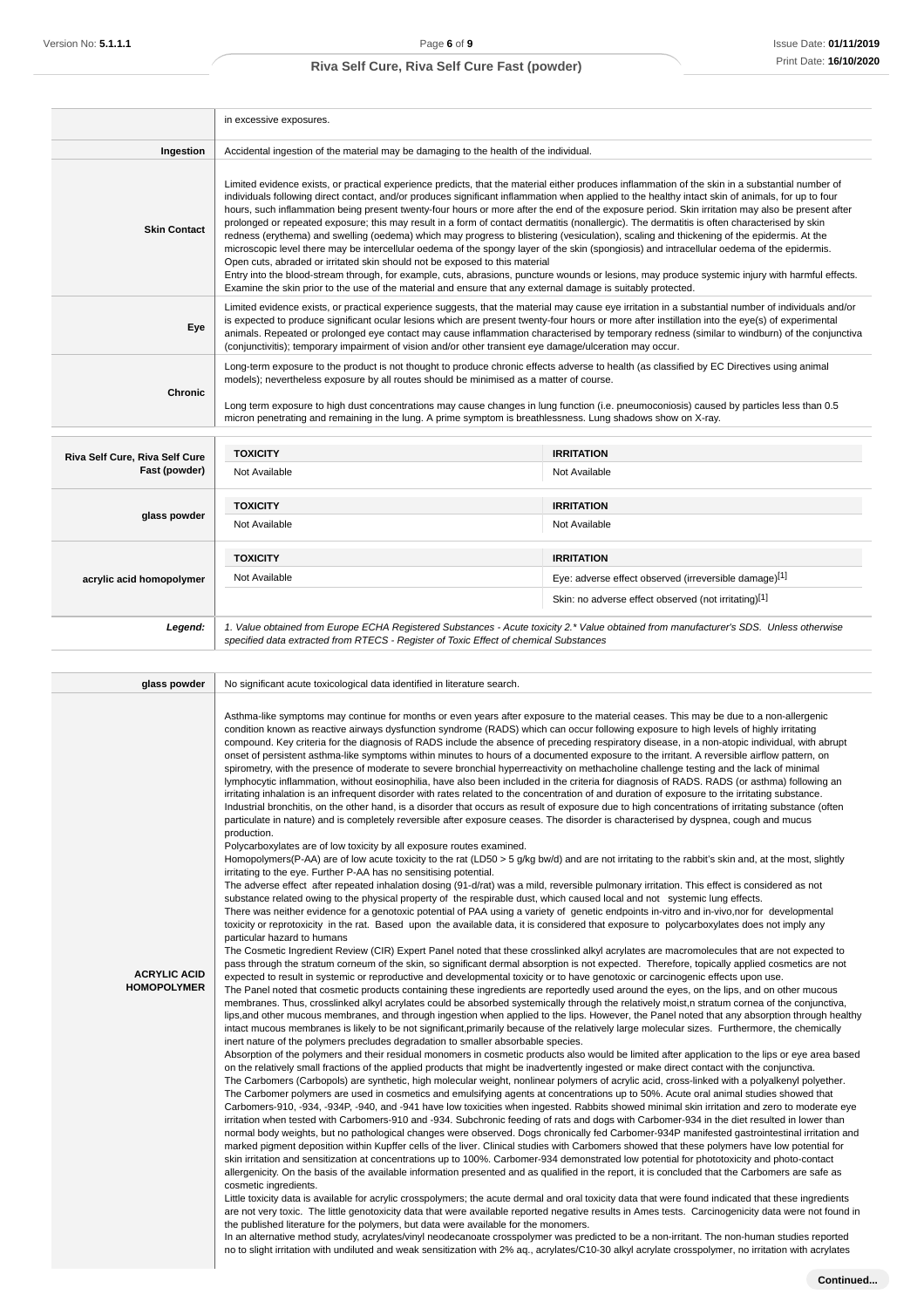|                                             | crosspolymer at 30% in olive oil, and no irritation or sensitization with sodium acrylates crosspolymer-2 (concentration not specified). Mostly,<br>human testing with undiluted acrylates/C10-30 alkyl acrylate crosspolymer, acrylates crosspolymer, and acrylates/ethylhexyl acrylate<br>crosspolymer, up to 2.5% aq. acrylates/vinyl isodecanoate crosspolymer, 1% aq. dilutions of formulations containing 2% acrylates/vinyl<br>neodecanoate crosspolymer, and formulations containing up to 2.6% lauryl methacrylate/glycol dimethacrylate crosspolymers do not indicate any<br>dermal irritation or sensitization. The only exception was a weak irritant response noted during an intensified Shelanski human repeated insult<br>patch test (HRIPT) with undiluted acrylates/C10-30 alkyl acrylate crosspolymer.<br>Alternative test methods for ocular irritation indicated that acrylates/vinyl isodecanoate crosspolymer and a formulation containing 1% lauryl<br>methacrylate/glycol dimethacrylate crosspolymer are not likely ocular irritants. In studies using rabbits, undiluted acrylates/C10-30 alkyl acrylate<br>crosspolymer produced minimal to moderate irritation, and it was considered a borderline irritant in unrinsed rabbit eyes. Acrylates crosspolymer,<br>at 50% in olive oil, and sodium acrylates crosspolymer-2 did not appear to be ocular irritants in rabbit eyes. Two different risk assessments<br>evaluating the carcinogenic endpoint for benzene that may be present in acrylates/C10-30 alkyl acrylates crosspolymer resulted in different<br>lifetime risk. One found that the risk was within the range associated with a 10exp 6 cancer risk, while the other reported a 20-fold greater risk.<br>Final Safety Assessment: Crosslinked Alkyl Acrylates as Used in Cosmetics. Nov 2011<br>Cosmetic Ingredient Review (CIR) Expert Panel<br>http://ntp.niehs.nih.gov/ntp/roc/nominations/2013/publiccomm/attachmentcir_508.pdf<br>The substance is classified by IARC as Group 3:<br>NOT classifiable as to its carcinogenicity to humans. |                                 |   |
|---------------------------------------------|--------------------------------------------------------------------------------------------------------------------------------------------------------------------------------------------------------------------------------------------------------------------------------------------------------------------------------------------------------------------------------------------------------------------------------------------------------------------------------------------------------------------------------------------------------------------------------------------------------------------------------------------------------------------------------------------------------------------------------------------------------------------------------------------------------------------------------------------------------------------------------------------------------------------------------------------------------------------------------------------------------------------------------------------------------------------------------------------------------------------------------------------------------------------------------------------------------------------------------------------------------------------------------------------------------------------------------------------------------------------------------------------------------------------------------------------------------------------------------------------------------------------------------------------------------------------------------------------------------------------------------------------------------------------------------------------------------------------------------------------------------------------------------------------------------------------------------------------------------------------------------------------------------------------------------------------------------------------------------------------------------------------------------------------------------------------------------------------|---------------------------------|---|
| <b>Acute Toxicity</b>                       | ×                                                                                                                                                                                                                                                                                                                                                                                                                                                                                                                                                                                                                                                                                                                                                                                                                                                                                                                                                                                                                                                                                                                                                                                                                                                                                                                                                                                                                                                                                                                                                                                                                                                                                                                                                                                                                                                                                                                                                                                                                                                                                          | Carcinogenicity                 | × |
| <b>Skin Irritation/Corrosion</b>            | ✔                                                                                                                                                                                                                                                                                                                                                                                                                                                                                                                                                                                                                                                                                                                                                                                                                                                                                                                                                                                                                                                                                                                                                                                                                                                                                                                                                                                                                                                                                                                                                                                                                                                                                                                                                                                                                                                                                                                                                                                                                                                                                          | Reproductivity                  | × |
| <b>Serious Eye Damage/Irritation</b>        | ✔                                                                                                                                                                                                                                                                                                                                                                                                                                                                                                                                                                                                                                                                                                                                                                                                                                                                                                                                                                                                                                                                                                                                                                                                                                                                                                                                                                                                                                                                                                                                                                                                                                                                                                                                                                                                                                                                                                                                                                                                                                                                                          | <b>STOT - Single Exposure</b>   | × |
| <b>Respiratory or Skin</b><br>sensitisation | ×                                                                                                                                                                                                                                                                                                                                                                                                                                                                                                                                                                                                                                                                                                                                                                                                                                                                                                                                                                                                                                                                                                                                                                                                                                                                                                                                                                                                                                                                                                                                                                                                                                                                                                                                                                                                                                                                                                                                                                                                                                                                                          | <b>STOT - Repeated Exposure</b> | × |
| <b>Mutagenicity</b>                         | ×                                                                                                                                                                                                                                                                                                                                                                                                                                                                                                                                                                                                                                                                                                                                                                                                                                                                                                                                                                                                                                                                                                                                                                                                                                                                                                                                                                                                                                                                                                                                                                                                                                                                                                                                                                                                                                                                                                                                                                                                                                                                                          | <b>Aspiration Hazard</b>        | × |

**Legend:**  $\mathbf{X}$  – Data either not available or does not fill the criteria for classification – Data available to make classification

# **SECTION 12 Ecological information**

| Riva Self Cure, Riva Self Cure<br>Fast (powder) | Endpoint         | <b>Test Duration (hr)</b> | <b>Species</b>                | Value            | Source           |
|-------------------------------------------------|------------------|---------------------------|-------------------------------|------------------|------------------|
|                                                 | Not<br>Available | Not Available             | Not Available                 | Not<br>Available | Not<br>Available |
| glass powder                                    | Endpoint         | <b>Test Duration (hr)</b> | <b>Species</b>                | Value            | <b>Source</b>    |
|                                                 | Not<br>Available | Not Available             | Not Available                 | Not<br>Available | Not<br>Available |
|                                                 | Endpoint         | <b>Test Duration (hr)</b> | <b>Species</b>                | Value            | <b>Source</b>    |
|                                                 | LC50             | 96                        | Fish                          | 27mg/L           | 2                |
| acrylic acid homopolymer                        | EC50             | 48                        | Crustacea                     | 47mg/L           | 2                |
|                                                 | <b>EC50</b>      | 72                        | Algae or other aquatic plants | $0.75$ mg/L      | 2                |
|                                                 | <b>NOEC</b>      | 72                        | Algae or other aquatic plants | $0.03$ mg/L      | 2                |
|                                                 |                  |                           |                               |                  |                  |

**DO NOT** discharge into sewer or waterways.

#### **Persistence and degradability**

| Ingredient             | Water/Soil<br>$\ddotsc$ | Dar.<br>sistence: Air |
|------------------------|-------------------------|-----------------------|
| acryl<br>$\sim$ $\sim$ | LOW                     | LOW                   |

# **Bioaccumulative potential**

| Ingredient               | <b>Bioaccumulation</b>   |
|--------------------------|--------------------------|
| acrylic acid homopolymer | LOW (LogKOW = $0.4415$ ) |
|                          |                          |
| <b>Mobility in soil</b>  |                          |

| Ingredient               | <b>Mobility</b>    |
|--------------------------|--------------------|
| acrylic acid homopolymer | HIGH (KOO<br>.201' |

### **SECTION 13 Disposal considerations**

| Waste treatment methods      |                                                                                                                                                                        |  |
|------------------------------|------------------------------------------------------------------------------------------------------------------------------------------------------------------------|--|
|                              | <b>DO NOT</b> allow wash water from cleaning or process equipment to enter drains.<br>It may be necessary to collect all wash water for treatment before disposal.     |  |
| Product / Packaging disposal | In all cases disposal to sewer may be subject to local laws and requlations and these should be considered first.<br>Where in doubt contact the responsible authority. |  |
|                              | Consult State Land Waste Management Authority for disposal.                                                                                                            |  |

**Continued...**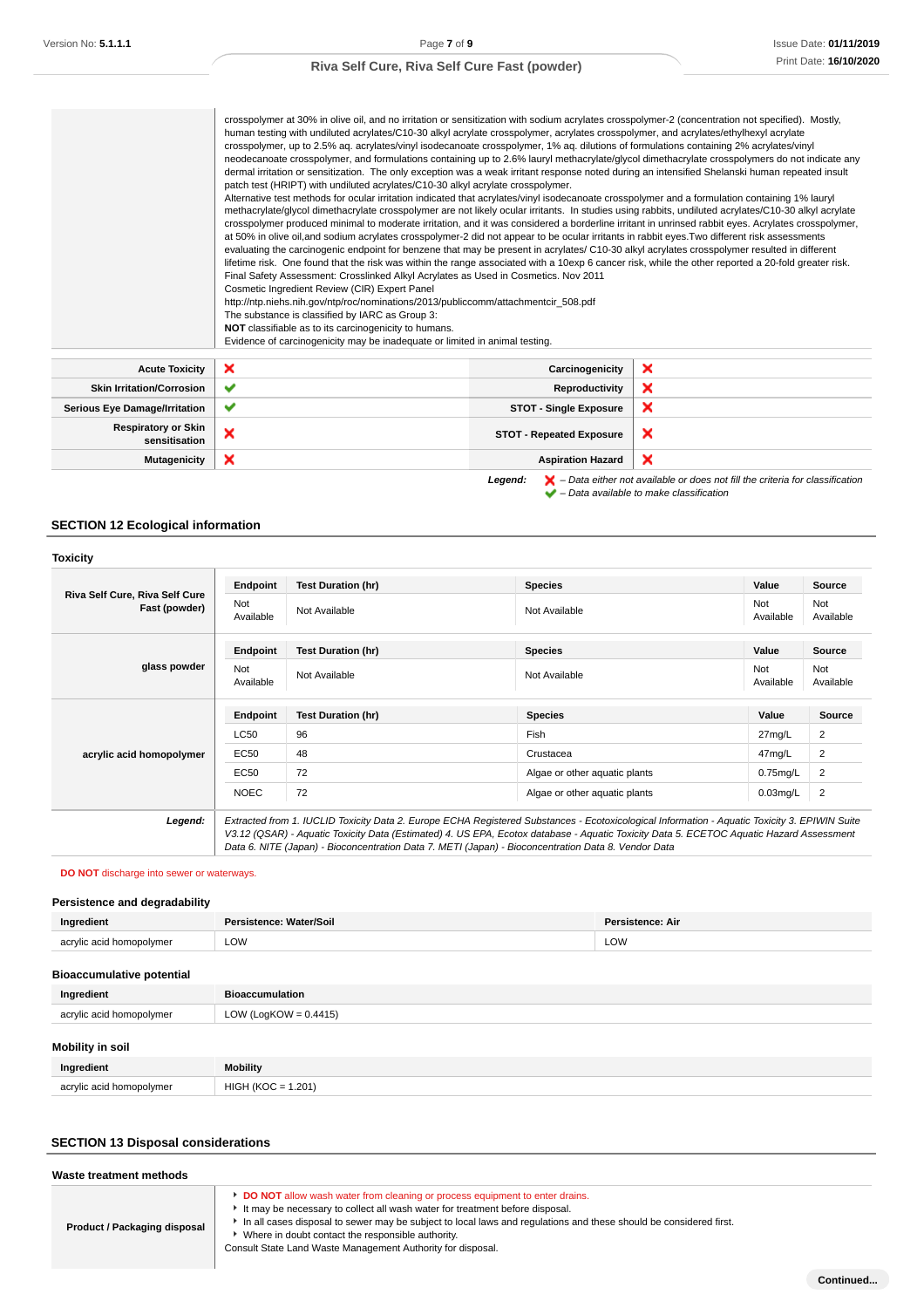Bury residue in an authorised landfill.

#### **SECTION 14 Transport information**

| <b>Labels Required</b> |                |  |
|------------------------|----------------|--|
| Marine Pollutant       | <b>NO</b>      |  |
| <b>HAZCHEM</b>         | Not Applicable |  |

#### **Land transport (ADG): NOT REGULATED FOR TRANSPORT OF DANGEROUS GOODS**

**Air transport (ICAO-IATA / DGR): NOT REGULATED FOR TRANSPORT OF DANGEROUS GOODS**

#### **Sea transport (IMDG-Code / GGVSee): NOT REGULATED FOR TRANSPORT OF DANGEROUS GOODS**

**Transport in bulk according to Annex II of MARPOL and the IBC code**

Not Applicable

#### **SECTION 15 Regulatory information**

#### **Safety, health and environmental regulations / legislation specific for the substance or mixture**

- **glass powder is found on the following regulatory lists**
- Not Applicable

#### **acrylic acid homopolymer is found on the following regulatory lists**

Australian Inventory of Industrial Chemicals (AIIC) **International Agency for Research on Cancer (IARC)** - Agents Classified by the IARC

### **National Inventory Status**

| <b>National Inventory</b>      | <b>Status</b>                                                                                                                                                                                            |
|--------------------------------|----------------------------------------------------------------------------------------------------------------------------------------------------------------------------------------------------------|
| Australia - AIIC               | Yes                                                                                                                                                                                                      |
| Australia - Non-Industrial Use | No (acrylic acid homopolymer)                                                                                                                                                                            |
| Canada - DSL                   | Yes                                                                                                                                                                                                      |
| Canada - NDSL                  | No (acrylic acid homopolymer)                                                                                                                                                                            |
| China - IECSC                  | Yes                                                                                                                                                                                                      |
| Europe - EINEC / ELINCS / NLP  | No (acrylic acid homopolymer)                                                                                                                                                                            |
| Japan - ENCS                   | Yes                                                                                                                                                                                                      |
| Korea - KECI                   | Yes                                                                                                                                                                                                      |
| New Zealand - NZIoC            | Yes                                                                                                                                                                                                      |
| Philippines - PICCS            | Yes                                                                                                                                                                                                      |
| USA - TSCA                     | Yes                                                                                                                                                                                                      |
| Taiwan - TCSI                  | Yes                                                                                                                                                                                                      |
| Mexico - INSQ                  | Yes                                                                                                                                                                                                      |
| Vietnam - NCI                  | Yes                                                                                                                                                                                                      |
| Russia - ARIPS                 | Yes                                                                                                                                                                                                      |
| Legend:                        | Yes = All CAS declared ingredients are on the inventory<br>No = One or more of the CAS listed ingredients are not on the inventory and are not exempt from listing(see specific ingredients in brackets) |

Monographs

#### **SECTION 16 Other information**

| . | N1.<br>,,,,<br>.     |
|---|----------------------|
|   | $\sqrt{2}$<br>.<br>. |

#### **SDS Version Summary**

| Version | <b>Issue Date</b> | <b>Sections Updated</b>                                                        |
|---------|-------------------|--------------------------------------------------------------------------------|
| 3.1.1.1 | 29/01/2016        | Disposal, First Aid (swallowed), Storage (suitable container)                  |
| 5.1.1.1 | 01/11/2019        | One-off system update. NOTE: This may or may not change the GHS classification |

#### **Other information**

Classification of the preparation and its individual components has drawn on official and authoritative sources as well as independent review by SDI Limited using available literature references.

The SDS is a Hazard Communication tool and should be used to assist in the Risk Assessment. Many factors determine whether the reported Hazards are Risks in the workplace or other settings. Risks may be determined by reference to Exposures Scenarios. Scale of use, frequency of use and current or available engineering controls must be considered.

#### **Definitions and abbreviations**

PC-TWA: Permissible Concentration-Time Weighted Average PC-STEL: Permissible Concentration-Short Term Exposure Limit IARC: International Agency for Research on Cancer ACGIH: American Conference of Governmental Industrial Hygienists